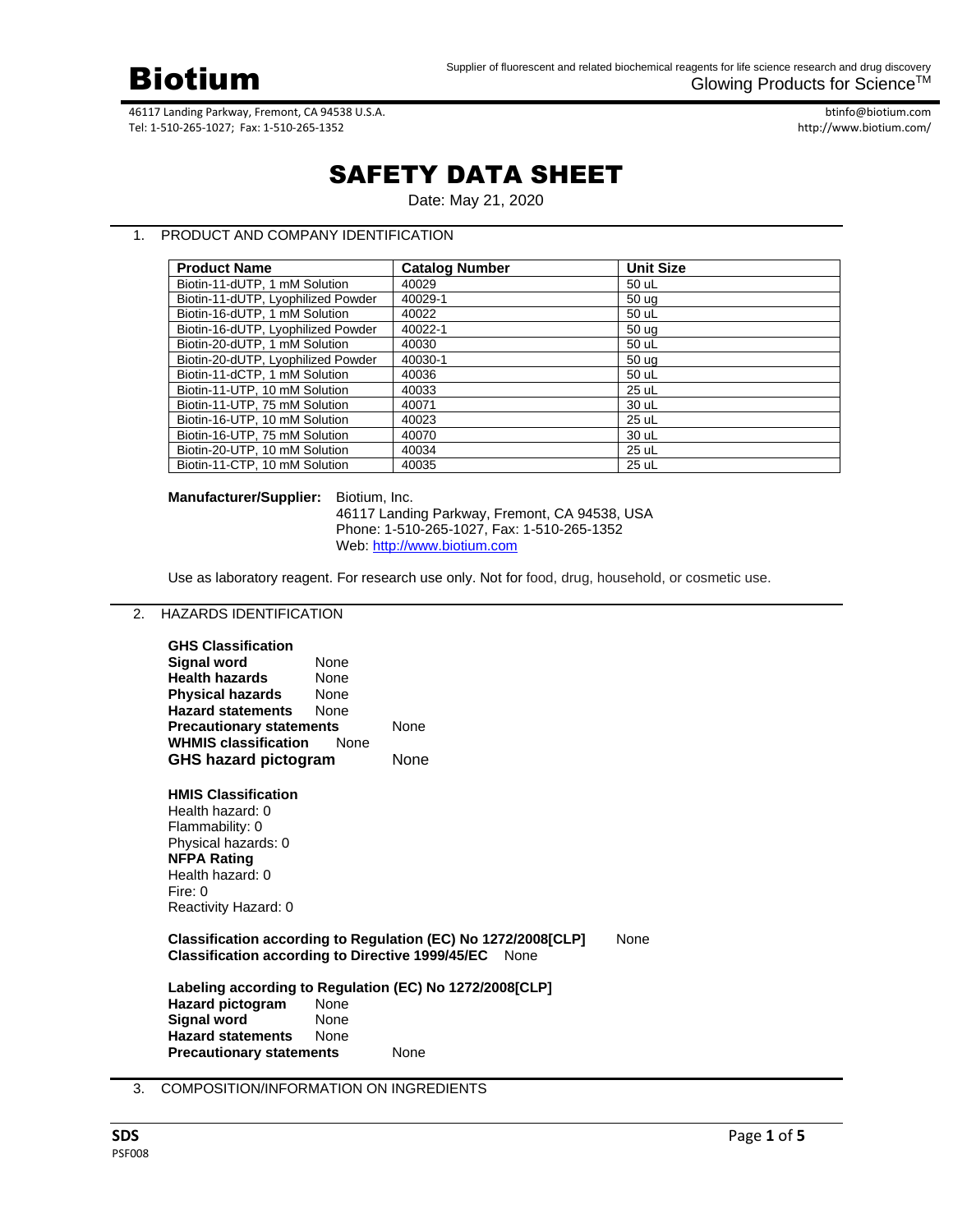

btinfo@biotium.com http://www.biotium.com/

No ingredients present at concentrations classified as hazardous to health or the environment.

4. FIRST- AID MEASURES **General advice** Consult a physician. Show this safety data sheet to the doctor in attendance. Move out of dangerous area. **If inhaled** If breathed in, move person into fresh air. If not breathing, give artificial respiration. Consult a physician. **In case of skin contact** Wash off with soap and plenty of water. Consult a physician. **In case of eye contact**

Flush eyes with water as a precaution.

**If swallowed**

Do NOT induce vomiting. Never give anything by mouth to an unconscious person. Rinse mouth with water. Consult a physician.

# 5. FIREFIGHTING MEASURES

**Suitable extinguishing media** Carbon dioxide, dry chemical extinguishers, foam extinguishers or water. **Special protective equipment for firefighters** Wear self contained breathing apparatus for firefighting if necessary.

### 6. ACCIDENTAL RELEASE MEASURES

#### **Personal precautions**

Avoid breathing vapors, mist or gas. Remove all sources of ignition. **Environmental precautions** Prevent further leakage or spillage if safe to do so. Do not let product enter drains. **Methods and materials for containment and cleaning up** Contain spillage. Soak up spilled substance with inert absorbent material. Keep in suitable, closed containers for disposal.

## 7. HANDLING AND STORAGE

#### **Precautions for safe handling**

Avoid inhalation of vapor or mist. Avoid direct contact with substance. **Conditions for safe storage** Keep container tightly closed in a dry and well-ventilated place. Store at -20°C.

# 8. EXPOSURE CONTROLS/PERSONAL PROTECTION

**Components with workplace control parameters** None

# **Personal protective equipment**

# **Hand protection**

Handle with gloves. Gloves must be inspected prior to use. Use proper glove removal technique (without touching glove's outer surface) to avoid skin contact with this product. Dispose of contaminated gloves after use in accordance with applicable laws and good laboratory practices. Wash and dry hands. **Respiratory protection**

Use respirators and components tested and approved under appropriate government standards such as NIOSH (US) or CEN (EU).

#### **Eye protection**

Safety glasses with side-shields conforming to EN166 Use equipment for eye protection tested and approved under appropriate government standards such as NIOSH (US) or EN 166(EU). **Hygiene measures**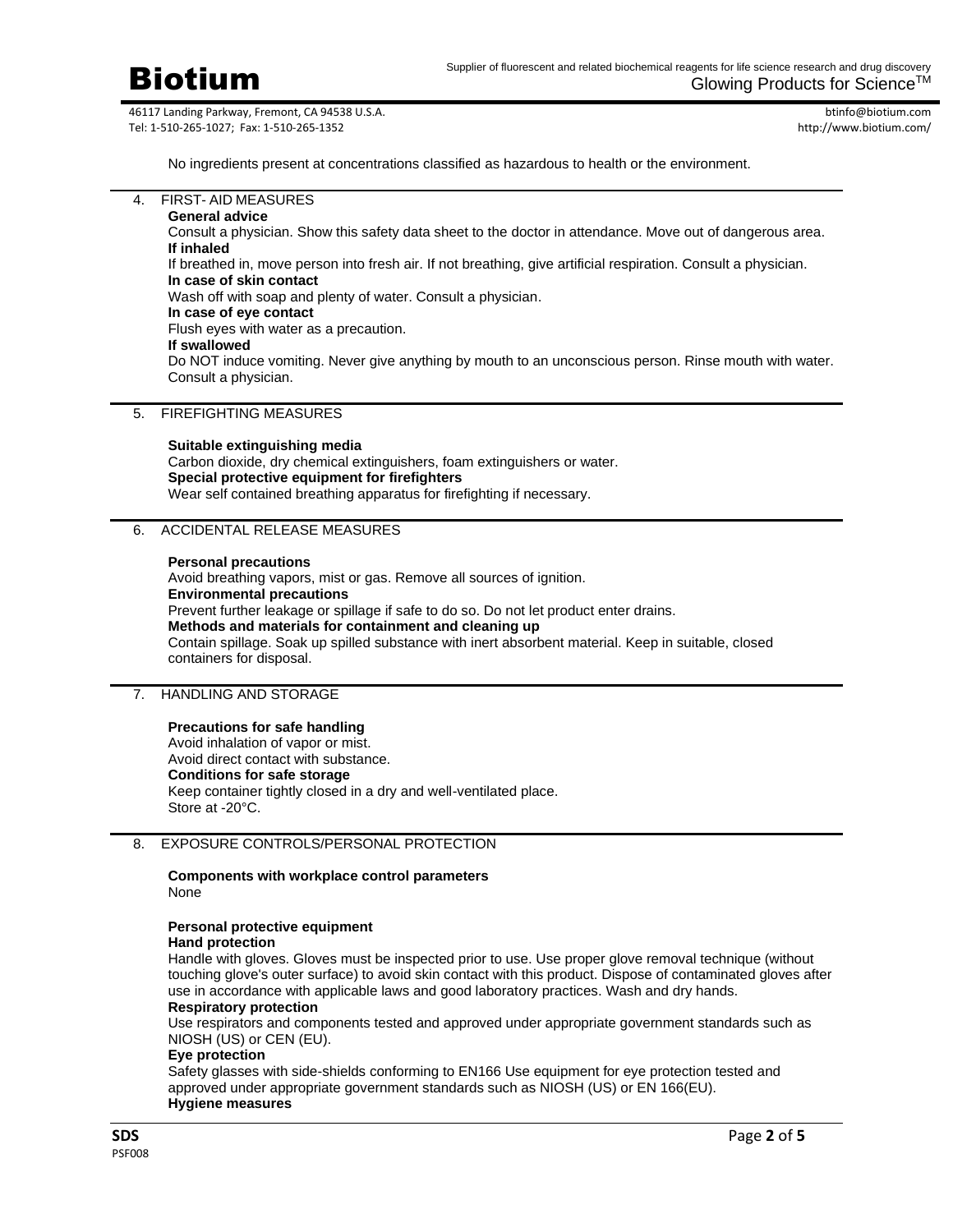Biotium

46117 Landing Parkway, Fremont, CA 94538 U.S.A. Tel: 1-510-265-1027; Fax: 1-510-265-1352

btinfo@biotium.com http://www.biotium.com/

Handle in accordance with good industrial hygiene and safety practice. Wash hands before breaks and at the end of workday.

# 9. PHYSICAL AND CHEMICAL PROPERTIES

| <b>Chemical Name</b>                  | <b>Biotinylated Nucleotides</b> |
|---------------------------------------|---------------------------------|
| Appearance                            | Colorless liquid/solid          |
| Odor                                  | No data available               |
| Odor threshold                        | No data available               |
| рH                                    | No data available               |
| Melting point/freezing point          | No data available               |
| Boiling point                         | No data available               |
| Flash point                           | No data available               |
| Evaporate rate                        | No data available               |
| Flammability                          | No data available               |
| <b>Explosive limits</b>               | No data available               |
| Vapor pressure                        | No data available               |
| Vapor density                         | No data available               |
| Relative density                      | No data available               |
| Solubility                            | High in water                   |
| Partition coefficient:n-octanol/water | No data available               |
| Auto-ignition temperature             | No data available               |
| Decomposition temperature             | No data available               |
| Viscositv                             | No data available               |
| <b>Explosive properties</b>           | No data available               |
| Oxidizing properties                  | No data available               |

## 10. STABILITY AND REACTIVITY

**Chemical stability**

Stable under recommended storage conditions. **Possibility of hazardous reactions** No data available **Conditions to avoid** Heat, flames and sparks. **Materials to avoid** No data available **Hazardous decomposition products** Hazardous decomposition products formed under fire conditions. - Carbon oxides Other decomposition products - No data available

#### 11. TOXICOLOGICAL INFORMATION

**Acute toxicity Oral LD50** None **Inhalation LC50** None **Dermal LD50** None **Other information on acute toxicity** No data available **Skin corrosion/irritation** No data available **Serious eye damage/eye irritation** No data available **Respiratory or skin sensitization** No data available **Germ cell mutagenicity** No data available **Carcinogenicity** IARC: No component of this product present at levels greater than or equal to 0.1% is identified as probable, possible or confirmed human carcinogen by IARC. ACGIH: No component of this product present at levels greater than or equal to 0.1% is identified as a carcinogen or potential carcinogen by ACGIH. NTP: No component of this product present at levels greater than or equal to 0.1% is identified as a known or anticipated carcinogen by NTP.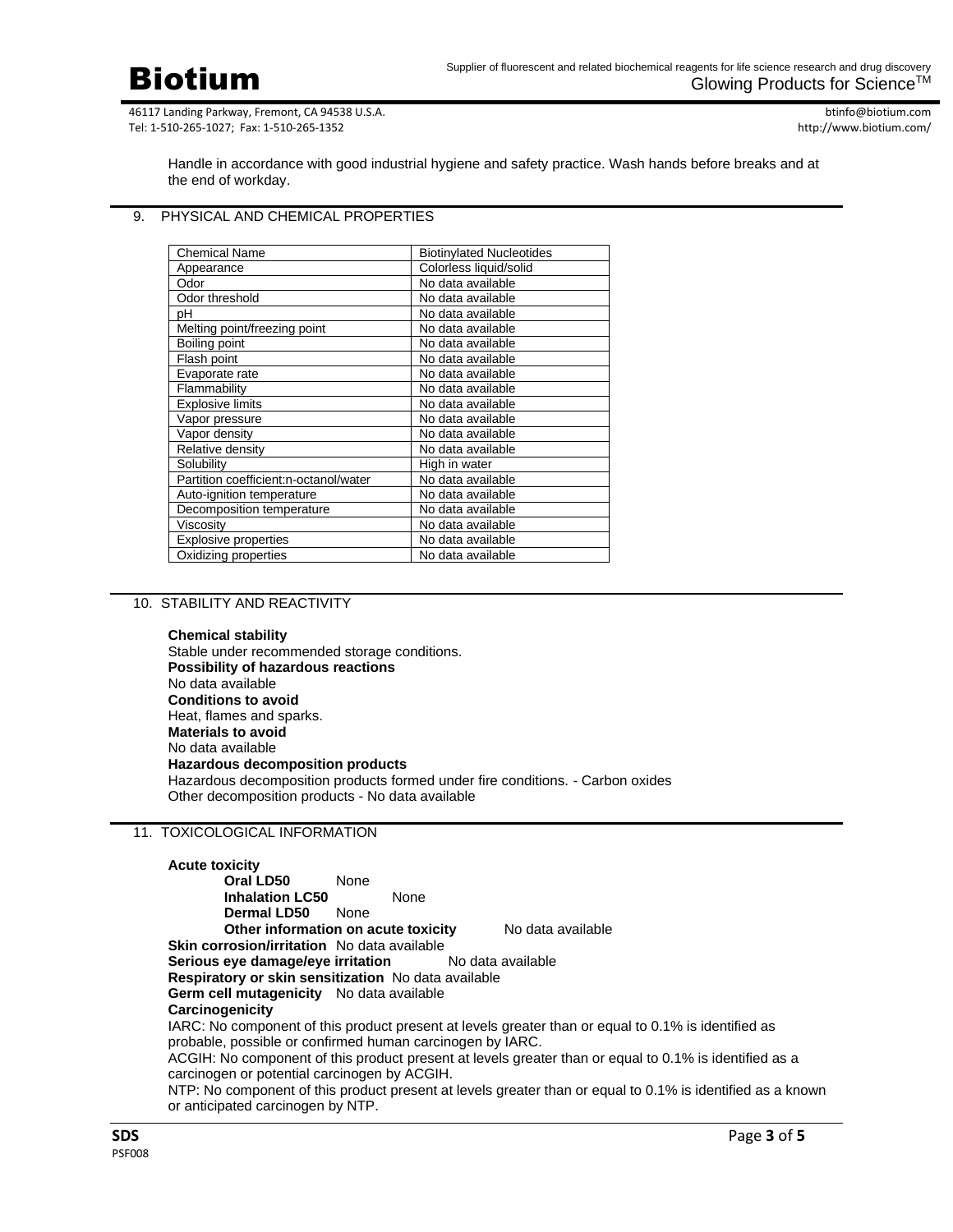

btinfo@biotium.com http://www.biotium.com/

OSHA: No component of this product present at levels greater than or equal to 0.1% is identified as a carcinogen or potential carcinogen by OSHA. **Reproductive toxicity** No data available **Specific target organ toxicity - single exposure (Globally Harmonized System)** No data available **Specific target organ toxicity - repeated exposure (Globally Harmonized System)** No data available **Aspiration hazard** No data available **Potential health effects** Inhalation May be harmful if inhaled. May cause respiratory tract irritation. Ingestion May be harmful if swallowed. Skin May be harmful if absorbed through skin. May cause skin irritation. Eyes May cause eye irritation. **Additional Information** RTECS: None

# 12. ECOLOGICAL INFORMATION

**Toxicity** No information available **Persistence and degradability** No information available **Biodegradation** No information available<br>**Mobility in soil** No information available **No information available<br><b>Bility in Sole**<br>**Bility in Solet Available**<br>**Mo** information available **Results of PBT and vPvB assessment Other adverse effects** No information available **Additional information** No information available

# 13. DISPOSAL CONSIDERATIONS

Do not dispose product directly into sewage. Consult local state or national regulation for proper disposal.

## 14. TRANSPORT INFORMATION

**IATA, IMDG, DOT (US), TDG** Not dangerous goods during transportation **UN number** None **UN proper shipping name** None **Transport hazard class** None **Packing group** None **Environmental hazards** None **Transport in bulk according to Annex II of MARPOL 73/78 and IBC Code** None **Special precaution for user** None

### 15. REGULATION INFORTMATION

#### **US Federal Regulations**

US Toxic Substances Control Act (TSCA): Not listed SARA 302: No chemicals were found. SARA 313: No chemicals were found. SARA 311/312 Hazards: No chemicals were found.

**WHMIS Hazard Class** None

16. OTHER INFORMATION

Classification according to Regulation (EC) Nr. 1272/2008 Refer to section 2 and section 3

Prepared by: Regulatory Department